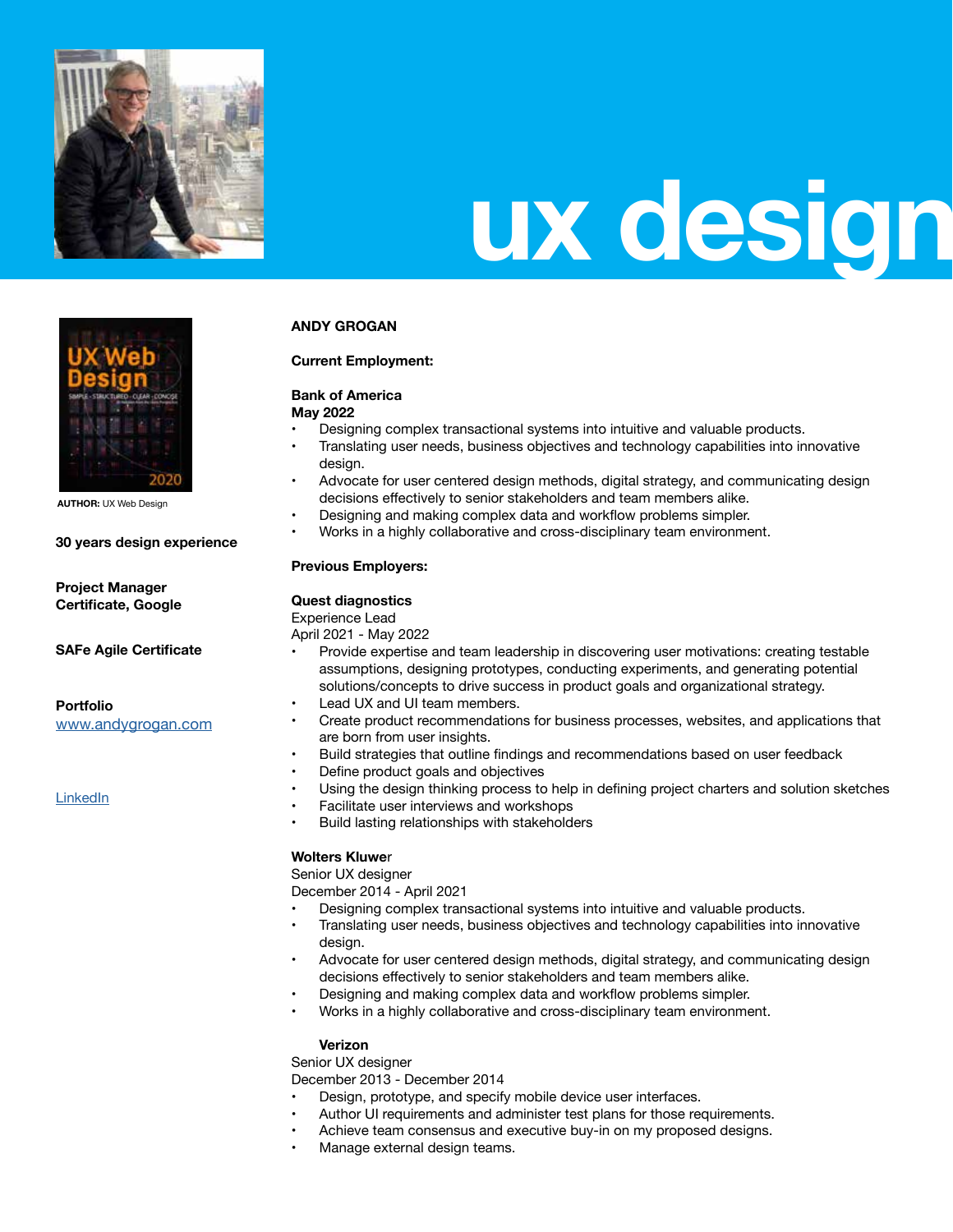## **ux design**

| Sketch               | <b>MetLife</b>                                                                                                                                                                                                                                                                               |
|----------------------|----------------------------------------------------------------------------------------------------------------------------------------------------------------------------------------------------------------------------------------------------------------------------------------------|
| Figma                | <b>UX Designer</b><br>December 2012 - December 2013<br>Designer responsible for digital products, UX, information architecture and accessibility                                                                                                                                             |
| Invision             | Roll out of a global intranet, from just US based to 10 different languages.<br>$\bullet$<br>Designed UX within the confines of the brand.<br>$\bullet$                                                                                                                                      |
| Craft                | Design and UX of a Mobile app for a people finder.<br>Wire-framing and Prototyping<br>$\bullet$                                                                                                                                                                                              |
| Adobe Xd             | User testing - Use cases, user journeys, and A/B testing<br>$\bullet$<br>Creation and documentation of digital workflow, methodology, and best practices<br>$\bullet$                                                                                                                        |
| Photoshop            | <b>Agency work</b>                                                                                                                                                                                                                                                                           |
| Illustrator          | The New School<br>UX/UI and visual design for the New School intranet                                                                                                                                                                                                                        |
| Abstract             | The Princeton Review / Tutor.com                                                                                                                                                                                                                                                             |
| Visual Studio Code   | Design Synchronous and Asynchronous on-line Learning portal<br>Student On-line Chat/Video portal                                                                                                                                                                                             |
| Design Systems       | McCann Erickson                                                                                                                                                                                                                                                                              |
| <b>After Effects</b> | Several Healthcare websites and apps                                                                                                                                                                                                                                                         |
| <b>InDesign</b>      | kirshenbaum bond senecal + partners<br>UX report on the BMW forum                                                                                                                                                                                                                            |
| OmniGraffle          | UX Designer and Marketing Manager<br>World Trade Center Association, New York                                                                                                                                                                                                                |
| <b>CMS</b>           | Designer and Marketing Manager<br>World Trade Center, Amsterdam, Netherlands (March 2004 - August 2010)<br>Compuware Europe, Amsterdam, Netherlands (1995 - 2002)                                                                                                                            |
|                      | My favorite projects:<br>Integration of all 330 World Trade Centers into one database and social network<br>A dynamic graphic website popularizing statistics<br>Leveraging content from a publishers back catalogue into mobile and tablet apps.                                            |
|                      | <b>General Interests:</b><br>I am at the moment developing my own art portfolio<br>52 paintings.art                                                                                                                                                                                          |
|                      | I am the author of the AI novel Citizen Robot                                                                                                                                                                                                                                                |
|                      | <b>EDUCATION</b><br>Bachelor of Education, Hull University, England<br>BA in Design and Illustration, Gerrit Rietveld Art Academie, Amsterdam<br>Adobe Certified Photoshop Expert and Instructor<br>Project Manager Certificate, Google<br>Certified ENG Cameraman<br>SAFe Agile Certificate |